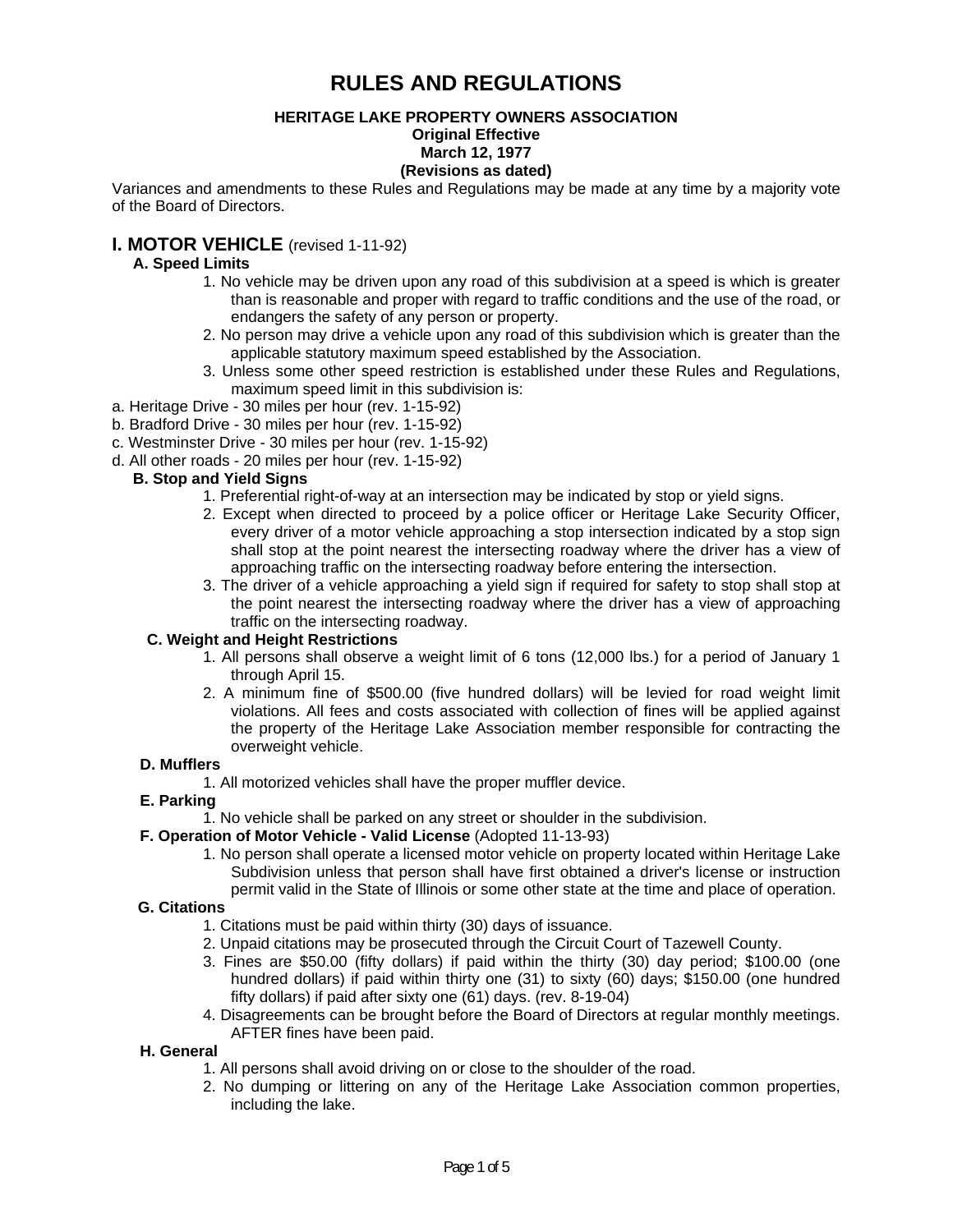3. Anyone over the age of twenty one (21) found on Heritage Lake common properties withopen alcohol will be fined. This ordinance DOES NOT include parties inside the Lodge or the upper tier of the beach. (rev. 01-11-97)

## **II. AMMENITIES**

- **A. Campgrounds** (rev. 12-11-93)
	- 1. All campers must be courteous to the other campers.
	- 2. Camping fees for improved sites are \$5.00 per night; unimproved/tent sites are \$3.00 per night. (rev. 8 96)
	- 3. No alcoholic beverages allowed on any Heritage lake Association property (except the Lodge and upper tier of the beach.)
	- 4. Campsites are to be maintained and picked up before leaving.
	- 5. QUIET HOURS are from 11:00p.m. until 7:00 a.m.
	- 6. Camping at the campground is limited to no longer than fourteen (14) days per month.
	- 7. Campgrounds will be open from Memorial Day to Labor Day weekends.
	- 8. All campers including tents must display their lot and unit number as well as have a valid membership card at all times.
	- 9. Motor vehicles must be on hard surfaces at all times.
	- 10. No fees are to accumulate above \$5.00 (five dollars).
	- 11. All campground users must comply with all of the Heritage Lake Rules and Regulations.
	- 12. Two or more complaints or the breaking of any rule may result in eviction by security.
	- 13. Heritage Lake Association IS NOT responsible for personal property at the campgrounds.
	- 14. Campsites are available on a first-come first-serve basis. No campsites may be reserved.
	- 15. All trailers are to be kept mobile at all times.
	- 16. No waste water is to be drained on the ground, but only in a closed container and emptied periodically by the owner. (COUNTY HEALTH DEPARTMENT ORDERS)
	- 17. All campfires are to be in a metal rim only. No fires on the ground.
	- 18. No dishes are to be washed in the bath house, other than in the sink area by the wash house.
	- 19. PLEASE leave supplies in the bathhouse for other campers.
	- 20. Fish cleaning is to be done only at the designated place. All leftovers are to be put in a plastic bag and disposed of properly.
	- 21. All pets shall be on a leash and kept under control by the owner. Walk pets along the perimeter of the campgrounds. Owners are responsible to clean up after their pets.
	- 22. All groups of ten (10) or more are to check in with security or at the Association office.
	- 23. No one camper shall monopolize a hydrant. Water shall be available to all campers in the area.
	- 24. Picnic tables MUST be left at the campground.
	- 25. No storage area will be available.

#### **B. Lodge Usage**

1. Refer to LODGE LEASE AGREEMENT for rules and fees.

#### **C. Boat Registration**

- 1. There is a \$10.00 (ten dollar) fee for boat registration left on Heritage Lake Association common property. All boats on Heritage Lake Association common property will have the appropriate identification with lot and unit number prominently displayed.
- 2. Registration of common property boats can be done at the Heritage Lake Association office during normal business hours or through the mail.
- 3. All members have forty-eight (48) hours to register their boats from the time it was brought into Heritage Lake. Boats are not registered and identified may be removed from the lake area by the Maintenance Department of Heritage Lake and are subject to a fine.
- 4. Boat registration can only be done by the property owner.

#### **D. Motor Restrictions**

1. Operation of gas motors in Heritage Lake is prohibited. (rev. 08-08-92)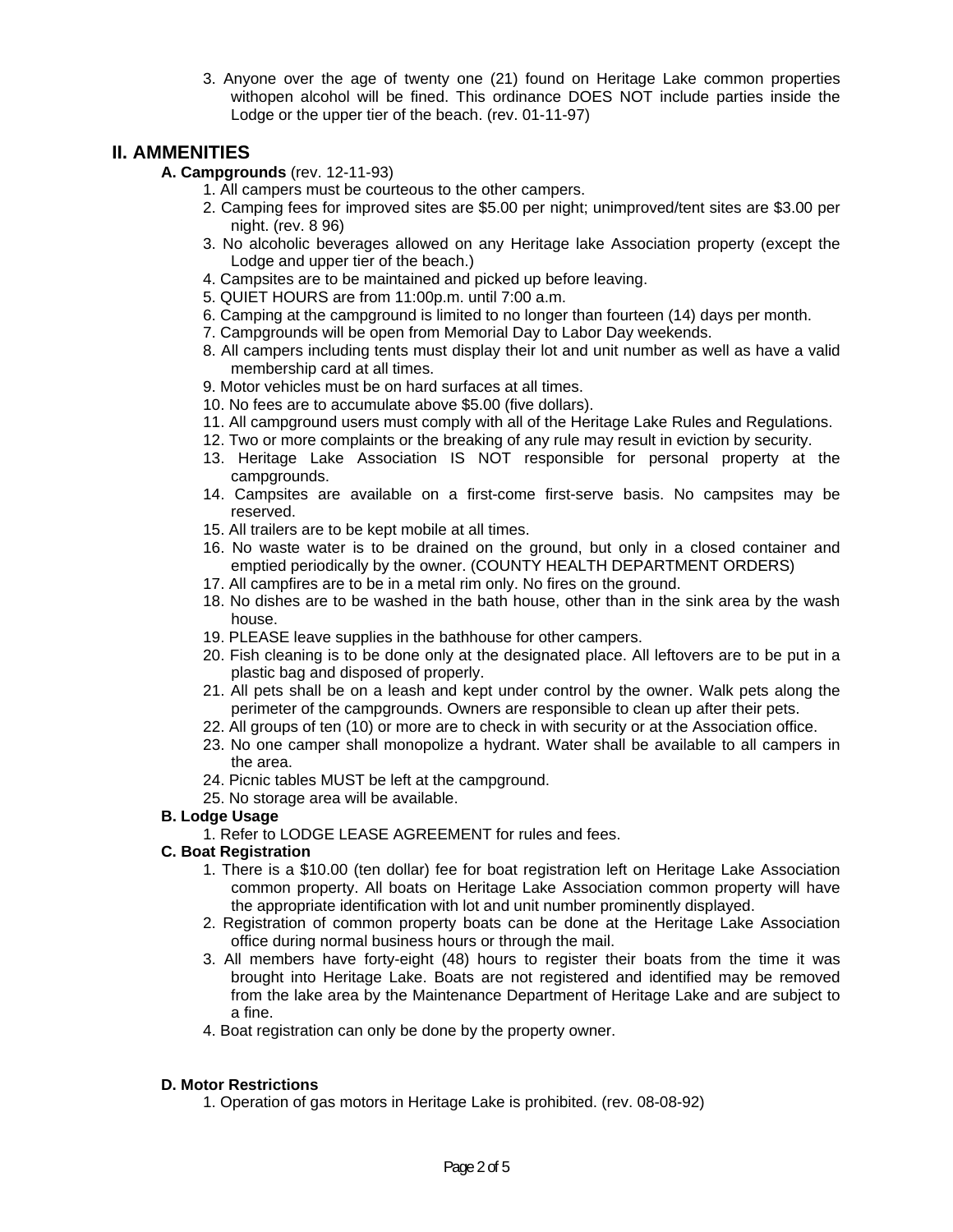2. Electric motors are limited to a maximum equivalent of a five (5) horsepower gasoline motor.

#### **E. Boating Restrictions**

- 1. Must be outboard type boats.
- 2. Rowboats, canoes and small sailboats (of the "day sailor class") are permitted.
- 3. Boats with the facilities to discharge waste SHALL NOT allow discharge of such waste into the lake.
- 4. No boating allowed in the marked beach area.
- 5. All boating rules and regulations apply and boaters are to use safe and courteous conduct.

#### **F. Dock Restrictions**

- 1. All lake front owners may beach their boat, erect a fifteen (15) foot pier, or obtain regular docking. A lake front lot owner must have written permission from the Environmental Control Committee to erect a dock or pier.
- 2. All non-lake front lot owners must launch their boat at the designated launching ramp.
- 3. No boat may be beached on another property owner's lake front property without the owner's written permission.
- 4. Docking and boat care is the lot owner's responsibility. No boats may be left in the water throughout the winter. Boats left in the water over the winter will be removed from the water and impounded.

#### **G. Fishing Restrictions**

- 1. Trout line and jug fishing will be permitted in Heritage Lake by PROPERTY OWNERS ONLY from 9:00 p.m. to 6:00 a.m. All trout lines and jugs must have proper identification. (unit and lot numbers)
- 2. Minnow fishing will be permitted in Heritage Lake. All minnows must be hooked in such a manner that if they become detached from the hook, they will die immediately. No minnow buckets that contain live bait shall be dumped into Heritage Lake.
- 3. Site specific fishing regulations must be obeyed:
- a. Largemouth Bass minimum of 16" Maximum of 3 per day (rev.03/22/03)
- b. Channel Catfish 10 fish daily, creel limit.
- c. Crappie No minimum length limit.
- d. Walleye 16" minimum length limit and 3 fish daily creel limit.
- e. Northern Pike 40" minimum length limit and 1 fish daily creel limit.
- f. Tiger Muskie 40" minimum length limit and 1 fish daily creel limit.
- 4. Members must accompany guests at all times. (adopted 11-12-94)
- 5. Absolutely NO FISHING allowed in the beach area AT ANY TIME.

#### **H. Swimming Pool and Pool Area** (rev. 12-03-88)

- 1. Children are not to use the pool without a lifeguard in attendance. Anyone using the pool does so at their own risk.
- 2. No glass, food, drinks or smoking allowed in pool area. Food, drink and smoking allowed in designated areas only.
- 3. Food, drink and smoking allowed in designated areas only.
- 4. Running in the pool area is forbidden.
- 5. Boats, toys, balls, etc. are not permitted in the pool.
- 6. For health reasons, persons with sores or open cuts are not allowed to use the pool.
- 7. Regular bathing suits must be worn (cut-offs, bermudas, etc. are not allowed).
- 8. The diving board is for DIVING ONLY (do not play on or around the diving board).
- 9. Any child left in pool unattended must meet height requirement of four (4) foot. Additionally, the child must be able to swim the width of the pool and back to be allowed to be left in the pool without a responsible adult present (no floaties acceptable)
- 10. Any person unable to swim the width of the pool and back, must remain in the shallow end. Arm wings and life vests will be allowed in the shallow end. If the child (unable to swim) cannot keep their head above the water when standing in the shallow end, a responsible adult must always enter the water with the child.

#### **I. Tennis Courts**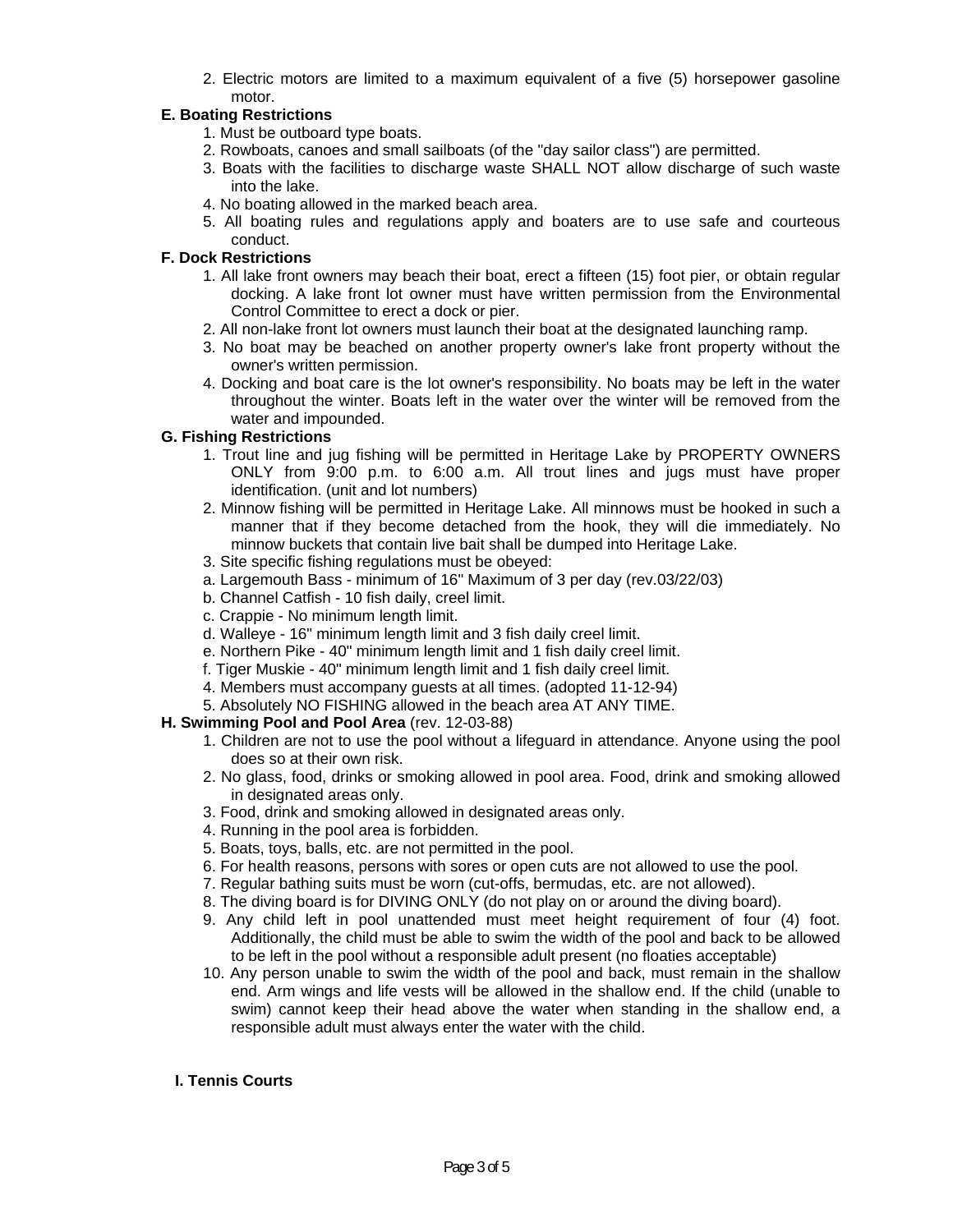- 1. Court is normally available on a first-come-first serve basis. A one hour time limit will automatically be imposed if there is a waiting list.
- 2. Members and guests are asked to observe RULES POSTED on the court.
- 3. Court is subject to closing for tournament play, one day per month maximum.
- 4. No food, drink or smoking allowed within the tennis court enclosure.
- 5. NO WET CLOTHING ALLOWED ON TENNIS COURT.
- 6. Tennis court is for playing tennis only. No bicycles, skates or rollerblading will be permitted.

#### **III. General** (rev. 1/11/92)

#### **A. Animals**

1. All Domestic animals must be on a leash at all times. No animal is to run at large.

#### **B. Firearms, Hunting and Trapping**

1. Recreational firing of firearms, hunting or trapping will be absolutely PROHIBITED.

#### **C. Off-Road Vehicles**

- 1. All unlicensed all-terrain type vehicles shall not be allowed to operate on the roads in Heritage Lake Subdivision, but shall only be allowed to be operated on the lot of the owner and shall not be operated on any other lot. (rev. 01-11-97)
- 2. All such vehicles shall be operated only during daylight hours and shall be equipped with a muffler system that reasonably controls the noise level of the vehicle.
- 3. Heritage Lake Association Security personnel shall have the authority to enforce the rules concerning
	- off road vehicles.
- **D. Swimming Regulations** (rev. 01-11-92)
	- 1. Swimming at beach area only.

#### **E. Littering**

- 1. There will be no littering allowed on any of the Heritage Lake common properties to Include the lake. (rev. 02-11-97)
- **F. Memberships** (revised 08/2006)
	- 1. Memberships that are not paid up-to-date are not authorized to use the lake and facilities.
	- 2. The maintenance shop area is not to be viewed as a common area accessible to all members. It is a workplace and accessible only to authorized personnel. (added 7/20/06)
	- 3. Action will be taken for unauthorized use of Heritage Lake facilities and common properties.
	- 4. Members are responsible for their guests' violations.
	- 5. Members must accompany guests at all times. (rev. 11-12-94)

## **IV. Building and Environmental Controls**

#### **A. Environmental Impact Fee**

1. For any construction of a new residence on any lot in the subdivision the Association shall be paid an

Environmental Impact Fee of \$2000.00 (two-thousand) to cover the expense to the Association for

damage and impacts caused by erosion, soil compaction and damage to the Association's property

including it's roads.

#### **B. Home Permit**

1. The (current) Environmental Control Committee Building Permit For House Application, Building Permit Weight Limit Notice, HLA Accessory Building Permit Application are hereby incorporated herein by reference.

#### **C. Erosion Control and Drainage Channel/Bank Stabilization**

- 1. The (current) Erosion Control and Drainage Channel/Bank Stabilization Policy are hereby incorporated by Reference.
- **D. Property Maintenance**